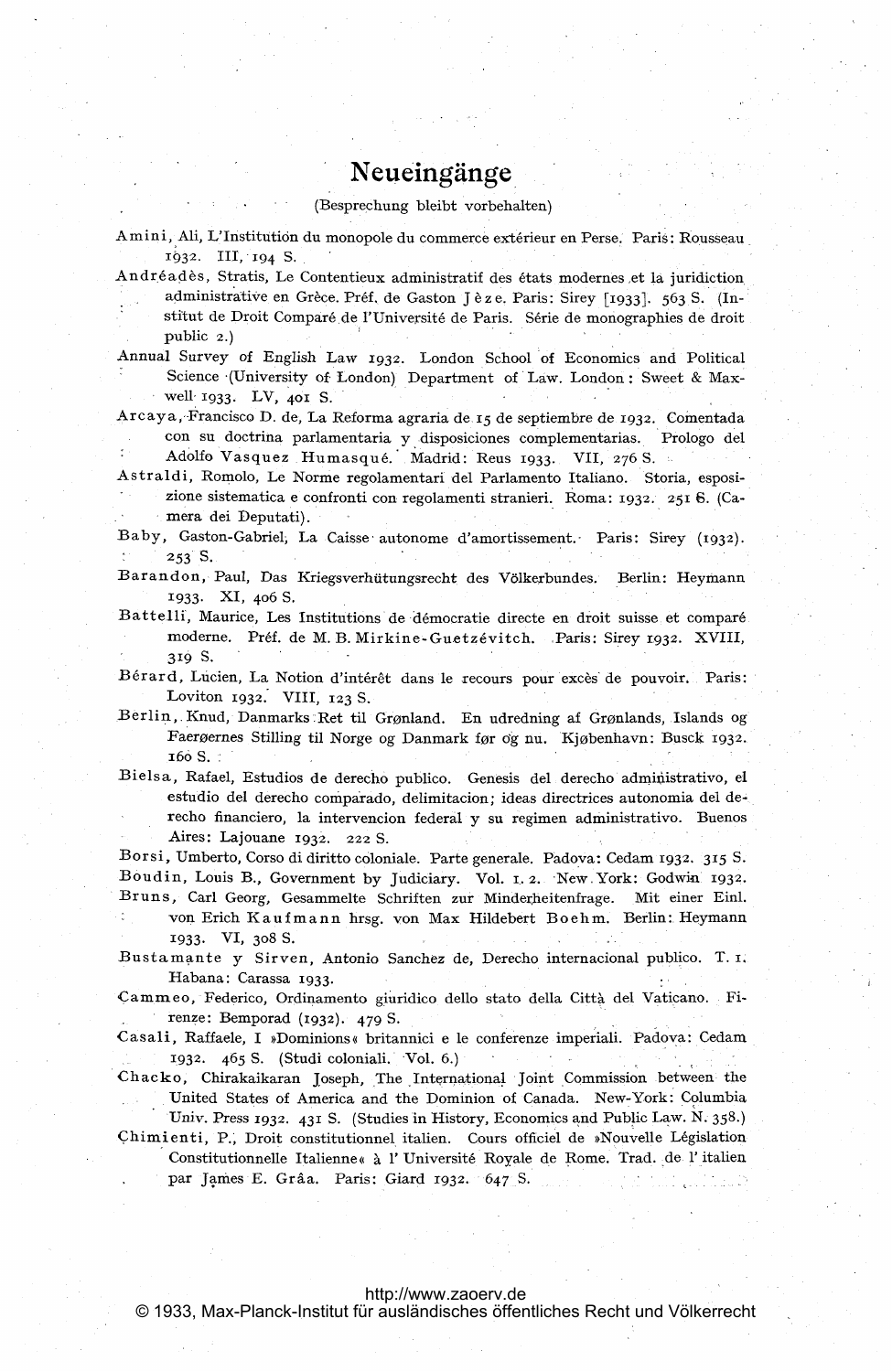Clay, Cassius M., Regulation of Public Utilities. A crucial problem in constitutional New York: Holt (1932). XI, 309 S. government.

Colanéri, André, De la Condition des »Sans-Patrie«. Etude critique de l'Heimatlosat. Paris: Libr. Générale de Droit et de Jurisprudence 1932. 229 S.

Il Consiglio di Stato. Studi in occasione del centenario. Vol. 1-3. Roma: Instit. Poligr. dello Stato 1932.

Coquet, Lucien et Pierre Jéramec, Les Echanges franco-allemands. Leurs principaux aspects d'après la statistique. Avec une préf. de Robert Altermann. Paris: Edit. de l'U. F. I. E. [1932]. 41 S. (Union Française des Industries Exportatrices pour le Développement des Echanges Internationaux.)

- Cory, Helen May, Compulsory Arbitration of International Disputes. New-York: Columbia Univ. Press. 1932. XIII, 281 S. Columbia University, Phil. Diss.
- Crawford, Finla Goff, State Government. New York: Holt & Co. (1931). X, 533 S. (American Political Science Series.)
- Debelmas, Paul, Les Pratiques administratives comme sources de droit. Toulouse: Andrau & Laporte 1932. 219 S. Toulouse, Thèse 1932.
- Deschler, Lewis, Constitution, Jefferson's Manual and Rules of the House of Representatives of the United States. 72 nd Congress. Washington: Govt. Ptg. Off. 1931. XI, 721 S. (House Document No. 787. 71st Cong. 3 d Sess.)
- Dulles, Eleanor Lansing, The Bank for International Settlements at Work. New York: Macmillan 1932. XII, 631 S. (Bureau of International Research. Harvard University and Radcliffe College.)

Dumbauld, E., Interim Measures of Protection in International Controversies. The Hague: Nijhoff 1932. XII, 204 S.

Dunn, Frederick Sherwood, The Diplomatic Protection of Americans in Mexico. New York: Columbia Univ. Press 1933. VII, 439 S. (Mexico in International Finance and Diplomacy. Vol. 2.)

Eagleton, Clyde. International Government. New York: Ronald Press Co. (1932). XX, 672 S. (Political Science Series.)

Efremoff, Jean, Les Traités internationaux de conciliation. 1-3. Paris: Edit. Intern. 1932. 3 Bde. [2.3. Tableaux synoptiques.]

- Das Eherecht der europäischen Staaten und ihrer Kolonien. 2. Aufl. bearb. von Heinz Anders, Wolfgang Lauterbach [u. a.] T. I. (Deutsches Reich, Danzig, Österreich, Ungarn, Tschechoslowakei, Rumänien, Bulgarien, Jugoslawien, Griechenland, die Skandinavischen und die Osteuropäischen Staaten.) Lief. I. Berlin: Heymann 1932. XV, 376 S. (Leske-Loewenfeld: Rechtsverfolgung im internationalen Verkehr. Bd. 4.)
- Ensor, R.C.K., Courts and Judges in France, Germany, and England. (London): Oxford Univ. Press. 1933. VI, 144 S.
- Geoecze, Bartholomäus von, Die Zuständigkeit Internationaler Gerichtshöfe. Berlin, Bonn: Dümmler 1933. 344 S.
- Giannini, Amedeo, Saggi di diritto aeronautico. Milano: »Vita e Pensiero« 1932. VIII, 362 S. (Pubblicazioni della Università Cattolica del Sacro Cuore. Serie II. Vol. 36.)
- Girard, André, Les Minorités nationales ethniques et religieuses en Bulgarie. Préf. de Justin Godart. Paris: Giard 1933. IV, 203 S.

Gisart, Heinz, Funkrecht im Luftverkehr. Königsberg/Pr., Berlin: Ost-Europa-Verl. 1932. IV, 177 S. (Verkehrsrechtliche Schriften 1.)

Goldenberg, Léo, Le Conseil d'Etat juge du fait. Etude sur l'administration des juges. Paris: Dalloz 1932. 423 S. 31,

Gordon, Ezékiel, Les novelles Constitutions Européennes et le rôle du chef de l'état.

## http://www.zaoerv.de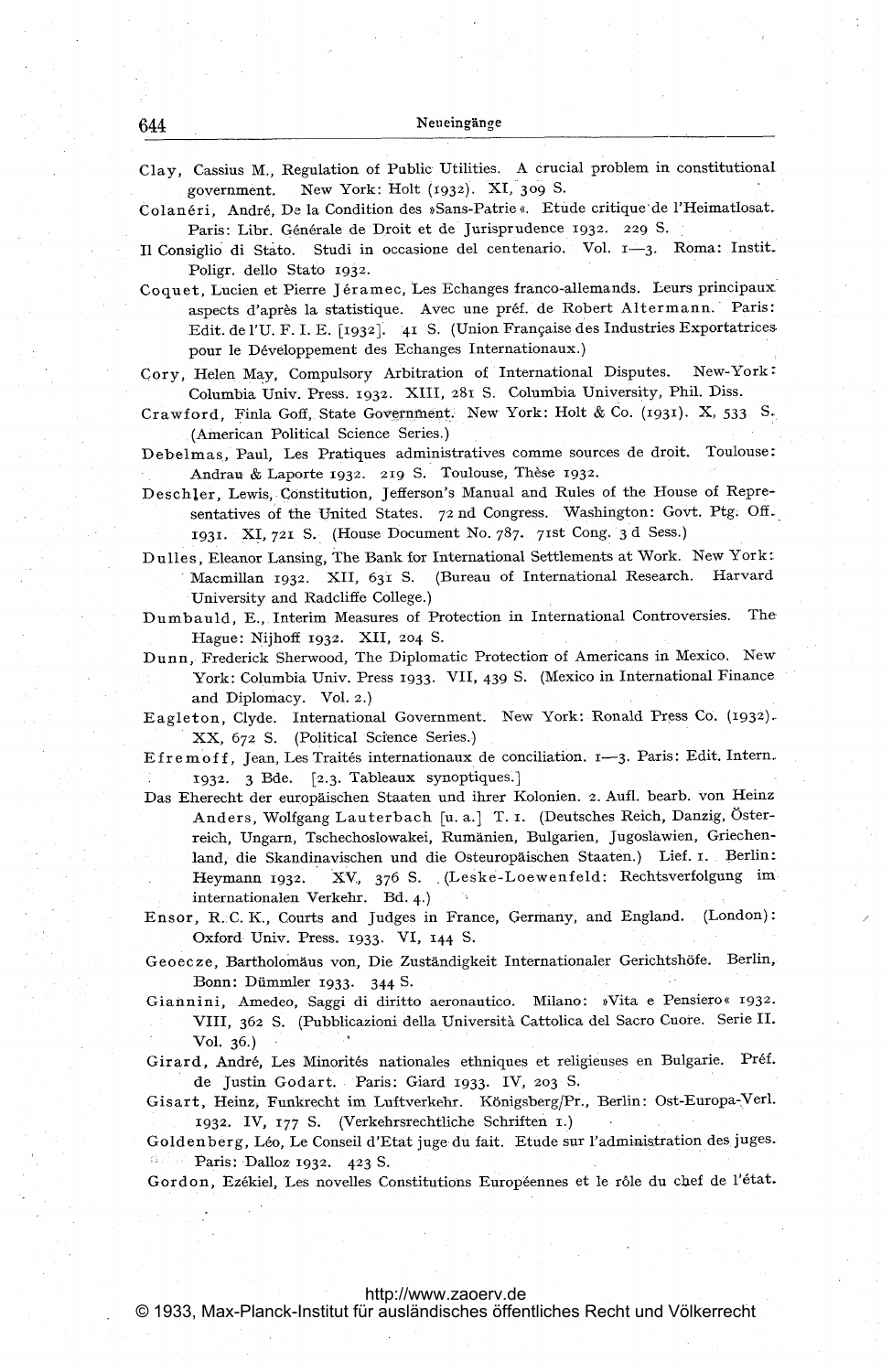Paris: Sirey [1932]. 436 S. (Institut de droit comparé de l'Université de Paris. --Série de monographies de droit public I.)

Gouet, von, La Question constitutionnelle des prétendus décrets-lois. Paris: Dalloz (1932). 264 S.

Garcia Gonzales, Adolfo, El Poder judicial. Prologo del Felipe Sanchez Roman Y Gallifa. Madrid: Reus 1932. XXV, <sup>496</sup> S.

- Gavit, Bernard C., The Commerce Clause of the United States Constitution. Bloomington, Ind.: The Principia Press, Inc. 1932. 111, <sup>568</sup> S.
- Great Britain and the Law of Nations. A selection of documents illustrating the views of the government in the United Kingdom upon matters of international law. Ed. by Herbert Arthur Smith. Vol. i. States. London: King 1932. XVI, <sup>416</sup> S. (London School <sup>o</sup> Economics and Political Science. Legal Studies. No. i.)
- Guggenheim, Paul, Der Völkerbund. Systematische,Darstellung seiner Gestaltung in der politischen und rechtlichen Wirklichkeit. Leipzig, Berlin: Teubner 1932. VIII, 281 S.
- Herndon, John G., Relief from International Income Taxation. The development of international reciprocity for the prevention of double income taxation. Chicago: Callaghan 1932. VIII, 303 S.
- Himmelstrup, Jens og Jens Moller, Danske Forfatningslove og forfatningsudkast. Udg. med indledninger. (Kobenhavn:) Schultz (1932). XI, <sup>193</sup> S-
- Jennings, W. Ivor, The Law relating to Town and Country Planning. London: Knight 1932. XXIV, 240 S.
- Jiménez de Asua, Luis, Proceso historico de la constitucion de la Republica Española. Madrid: Reus 1932. XXIV, 527 S. (Manuales Reus de Derecho. Vol. 51.)
- Kalthoff, Henrique, Da Condição juridica dos brasileiros na Allemanha e dos allemães no Brasil. São Paulo: Saraiva 1932. 263 S.
- Kohn, Leo, The Constitution of the Irish Free State. With <sup>a</sup> foreword by the Chiefjustice of the Irish Free State (The Hon. Hugh Ke <sup>n</sup> <sup>n</sup> <sup>e</sup> <sup>d</sup> y). London: Allen & Unwin (1932). XV, 423 S.
- Kunz, Josef L., Die Revision der Pariscr Friedensvertrage. Eine v6lkerrechtliche Untersuchung. Wien: Springer 1932. IX, 328 S.
- Ladas, Stephen P., The Exchange of Minorities, Bulgaria, Greece and Turkey. New York: Macmillan 1932. XI, <sup>849</sup> S. (Bureau of International Research. Harvard University and Radcliffe College.)
- Langer, William L. and Hamilton Fish Armstrong, Foreign Affairs Bibliography. A selected and annotated list of books on international relations 1919-1932- New York, London: Council on Foreign Relations, Harper 1933. XVIL <sup>551</sup> S. (Publications of the Council on Foreign Relations.)
- Lauterpacht, H., The Function of Law in the International Community. Oxford: Clarendon Press 1933. XXIV, 469 S.
- Llorens, Eduardo L., La Autonomia en la integracion politica. Madrid: Revista de Derecho Privado (1932). XI, 370 S.
- Lo-Hoai, La nouvelle Législation chinoise, ses fondements, ses tendances. Préf. de Baron Silvercruys. Paris: Pedone 1932. III, 189 S.
- M[a]cNair, Arnold D., The Law of the Air. London: Butterworth 1932. XV, <sup>249</sup> S-' (The Tagore Law Lectures of 1931.)
- Madrid, Alfonso, Constitución agraria de España. Examen y comentarios al contenido de la ley de bases y cuantas otras disposiciones complementarias constituyen la reforma agraria. Madrid: Nuevas Gráficas 1933. 510 S.
- Markovitch, Lazare J., Les Traités de conciliation et d'arbitrage de la Yougoslavie. Paris: Edit. Intern. 1932. 2o8 S.

#### <http://www.zaoerv.de>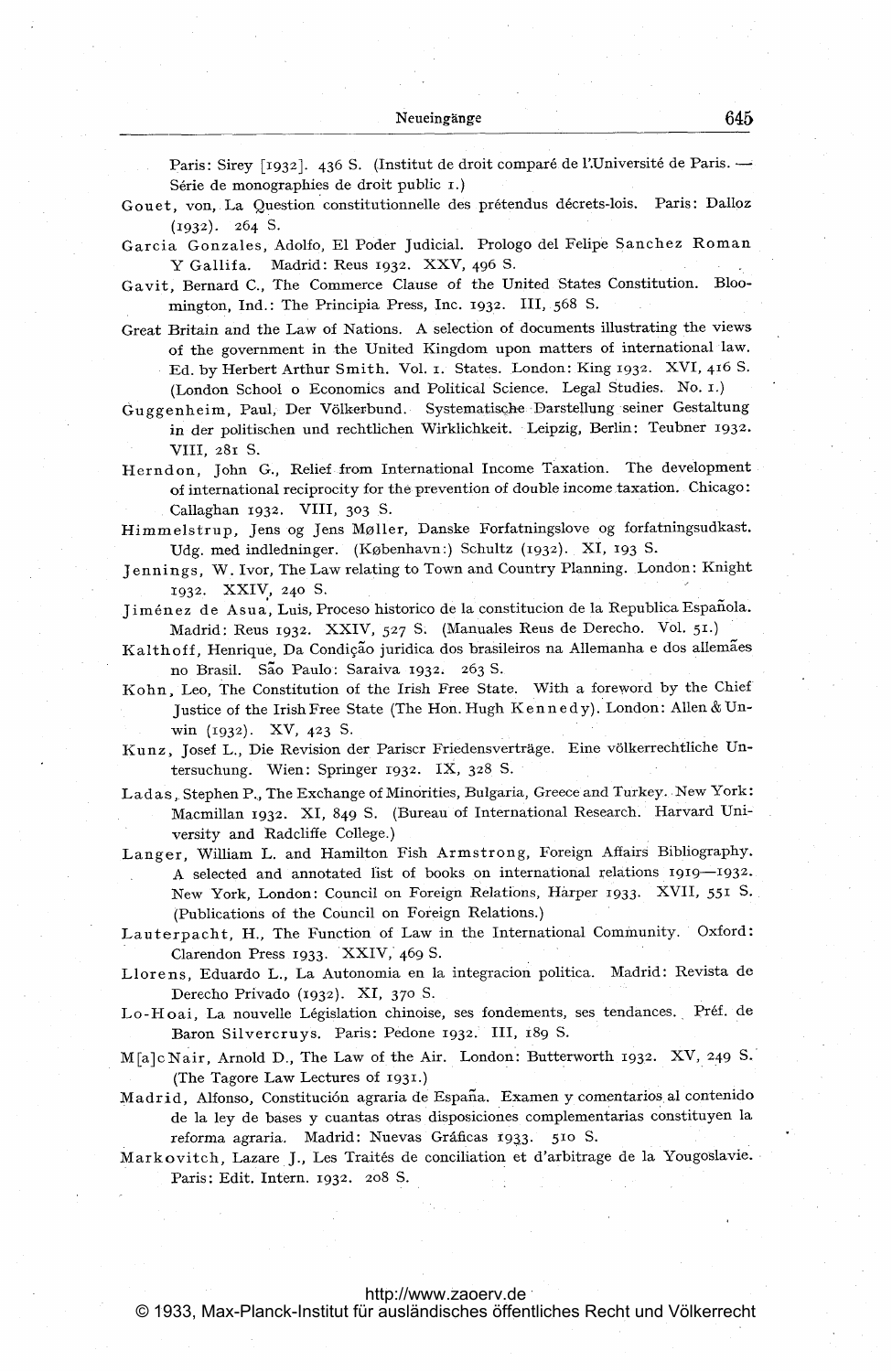Marzolo, Renato, Elementi di legislazione fascista. Lanciano: Carabba (1932)- VII, 539 S.

Masso <sup>i</sup> Escofet, C. <sup>i</sup> R. Gay de Montella, L'Estatut de Catalunya. Text oficial comentat, amb referèncias legals i notes de la discussio parlamentaria. Barcelona: Bosch 1933. 202 S. (Biblioteca de cultura juridica catalana. Vol. 1.)

Masters, Ruth D., International Law in National Courts. A study of the enforcement of international law in German, Swiss, French and Belgian Courts. New-York: Columbia Univ. Press. London: King. 1932. 245 S. (Studies in History, Economics and Public Law. N. 370.)

Mathews, John Mabry, The American Constitutional System. New York, London: McGraw-Hill Book Co. 1932. XVII, 468 S.

Milatchitch, Stevan, La R6gle de l'unit6 dans le budget de 1'6tat frangais. Bordeaux: Cadoret 1932. 190 S.

Mirkovitsch, Vladislav, Des Rapports entre l'article io et I'article <sup>21</sup> du Pacte de la Société des Nations. Paris: Edit. Intern. 1932. 199 S. Paris, Thèse, 1932.

Moch, Maurice, Le Mandat britannique en Palestine. Paris: Mechelinck 1932. 411 S. Paris: Thèse 1932.

Morley, Felix, The Society of Nations. Its organization and constitutional development. Washington: The Brookings Institution 1932- XII, 678 S.

Muir, Ramsay, The Interdependent World and its Problems. London: Constable 1932. XIII, 203 S.

Mussolini, Benito, La Dottrina del Fascismo. Con una storia del movimento fascista di Gioacchino Volpe. Milano, Roma: Treves-Treccani-Tumininelli 1933. <sup>133</sup> S- (Biblioteca della enciclopedia italiana. i.)

Namyslowski, Wladyslaw, Zbi6r migdzynarodowych norm prawno Warszawa: (Druk. Artystyczna) 1932. 154 S. (Sammlung der völkerrechtlichen konsularrechtlichen Normen.)

Navigation Laws of the United States 1931. Washington: Govt. Ptg. Off. 1932. XXXIII, 468 S. (U. S. Department of Commerce. Bureau of Navigation.)

Les Novelles. Corpus Juris Belgici. Ouvrage publié sous le patronage de A. Goddyn [u. a.] Droit Colonial. T. I. Bruxelles: Picard 1932. 813 S.

Pgg, Frederic A. and P. Orman Ray. Essentials of American Government. New York, London: The Century (1932). VIII, 620 S. (The Century Political Science Series.)

Ouang, R. H., Essai sur le régime des capitulations en Chine. Paris: Sirey 1932. 419 S. Genève: Thèse 1932.

Pelloux, Robert, Le Problème du domaine public. Evolution et solutions actuelles. Paris: Dalloz 1932. XII, 324 S.

Pitamic, Leonidas, A Treatise on the State. Baltimore: Furst 1933. X, <sup>301</sup> S.

Posada, Adolfo, La nouvelle Constitution espagnole. Le régime constitutionnel en Espagne. Evolution, textes, commentaires. Paris: Sirey 1932. 296 S, (Bibliothèque constitutionnelle et parlementaire contemporaine. 4.)

Potter, Pitman B., A Manual Digest of Common International Law. With theoretical and historical introductions and a discussion of the future of international law. New York, London: Harper 1932. XX, 274 S.

Renault, Jean, Le Sous-Marin, sa situation dans le droit des gens. Paris: Domat-Montchrestien 1932. 204 S. Paris: Thèse 1932.

La Réparation des dommages causés aux étrangers par des mouvements révolutionnaires. Paris: Pedone 1933- XV, 228 S. (jurisprudence de la Commission Franco-Mexicaine des Réclamations [1924-1932].)

Richard, Marcel, Le Droit de pétition. Une institution transposée du milieu national dans le milieu international .Etude de droit interne et de droit international public. Préf. de N. Politis. Paris: Sirey 1932. XII, 769 S.

## <http://www.zaoerv.de>